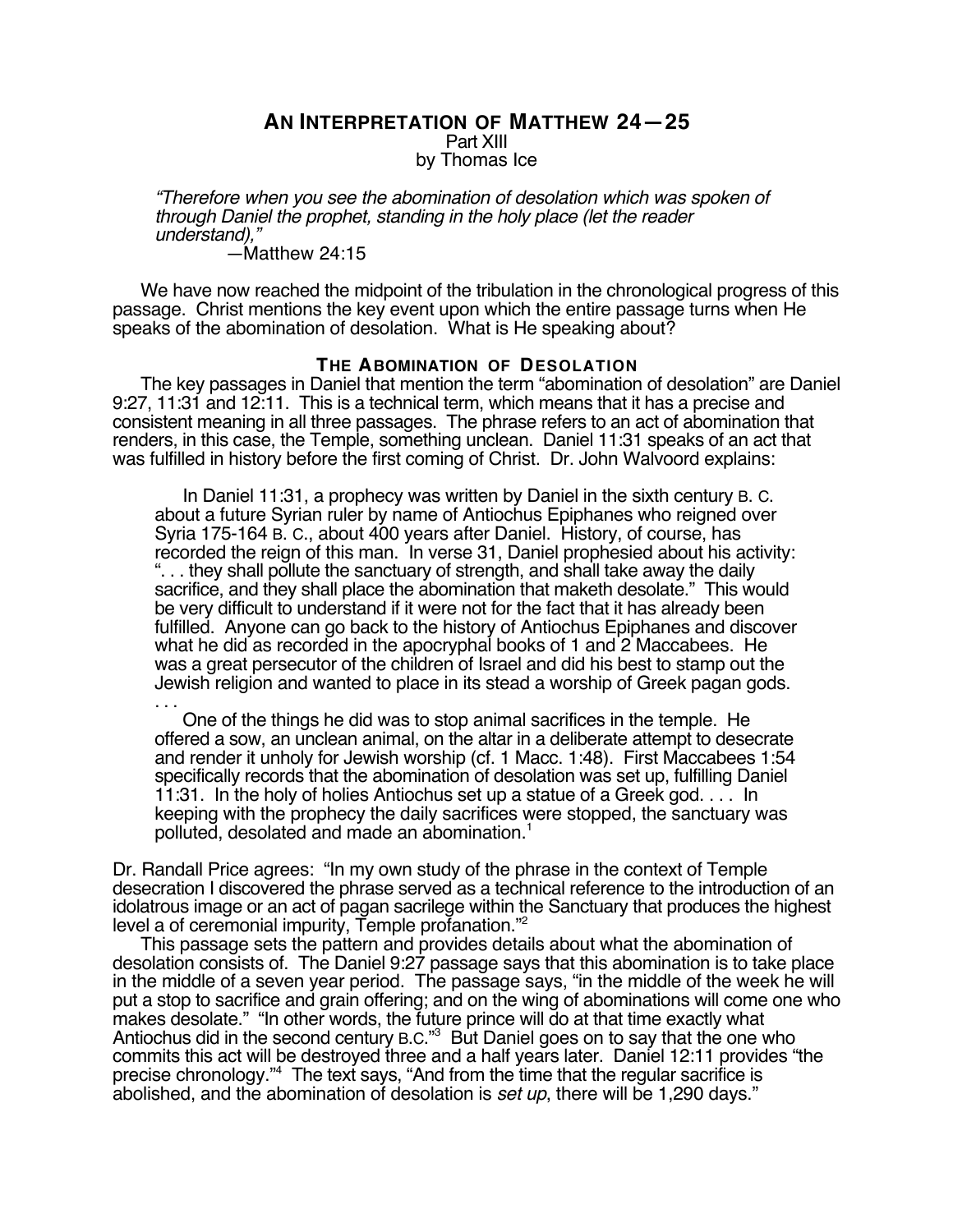In addition to the three passages in Daniel, the two references by our Lord in Matthew and Luke, 2 Thessalonians 2:4 and Revelation 13:14-15 also have this event in view. Therefore, the abomination of desolation, which the reader is to understand, includes the following elements:

1. It occurs in the Jewish Temple in Jerusalem (Daniel 11:31; 2 Thessalonians 2:4).

2. It involves a person setting up a statue in place of the regular sacrifice in the holy of holies (Daniel 11:31; 12:11; Revelation 13:14-14).

3. This results in the cessation of the regular sacrifice (Daniel 9:27; 11:31; 12:11).

4. There will be a time of about three-and-a-half years between this event and another event and the end of the time period (Daniel 9:27; 12:11).

5. It involves an individual setting up a statue or image of himself so that he may be worshipped in place of God (Daniel 11:31; 2 Thessalonians 2:4; Revelation 13:14-15).

6. The image is made to come to life (Revelation 13:14).

7. A worship system of this false god is thus inaugurated (2 Thessalonians 2:4; Revelation 13:14-15).

8. At the end of this time period the individual who commits the act will himself be cut off (Daniel 9:27).

#### **PRETERIST MISINTERPRETATION**

Predictably, Dr. Kenneth Gentry believes that the famous "abomination of desolation" in Matthew 24:15 (cf. Mark 13:14) was fulfilled in the first century destruction of Jerusalem.<sup>5</sup> Even though there are similarities between the past destruction of Jerusalem and a future siege, there are enough differences to distinguish the two events.

Despite this specific information about the abomination of desolation, Dr. Gentry identifies it as simply the Roman invasion and destruction of Jerusalem and the Temple in A.D. 70.<sup>6</sup> Rather than going to Daniel for an understanding of what our Lord wanted the reader to understand, Gentry goes to Luke 21:20-22, with a little help from Josephus, to conclude that Christ is warning of Jerusalem's devastation by military assault, not just the temple's desecration by profane acts".<sup>7</sup> Let's see if this interpretation measures up to the Biblical explanation concerning the abomination of desolation.

# **AN ANSWER TO PRETERISM**

Luke 21:20-24 does refer to the A. D. 70 destruction of Jerusalem. Therefore, when verse 20 says, "when you see Jerusalem surrounded by armies, then recognize that her desolation is at hand," it is describing in clear language the destruction of Jerusalem. This is vindicated by the language of the rest of the passage, especially verse 24: "and they will fall by the edge of the sword, and will be led captive into all the nations; and Jerusalem will be trampled underfoot." In context, the desolation is the destruction of Jerusalem; it is not a technical term relating to the Temple, as Dr. Gentry suggests.

In contrast, the Matthew 24:15 passage has a context of its own which differs from the Luke account. Matthew says, "when you see the abomination of desolation which was spoken of through Daniel the prophet (not Luke), standing in the holy place." Comparison of the description in Matthew and Daniel with the passage in Luke yields differences, which prove that they are two separate events.

In the A.D. 70 destruction of Jerusalem there was ...

- no image set up in the holy place.
- no worship of the image was required.

• no three-and-a-half year period of time between that event and the coming of Christ. This is especially true since the destruction of Jerusalem occurred at the end of the siege by Rome. It was over in a matter of days. D. A. Carson notes,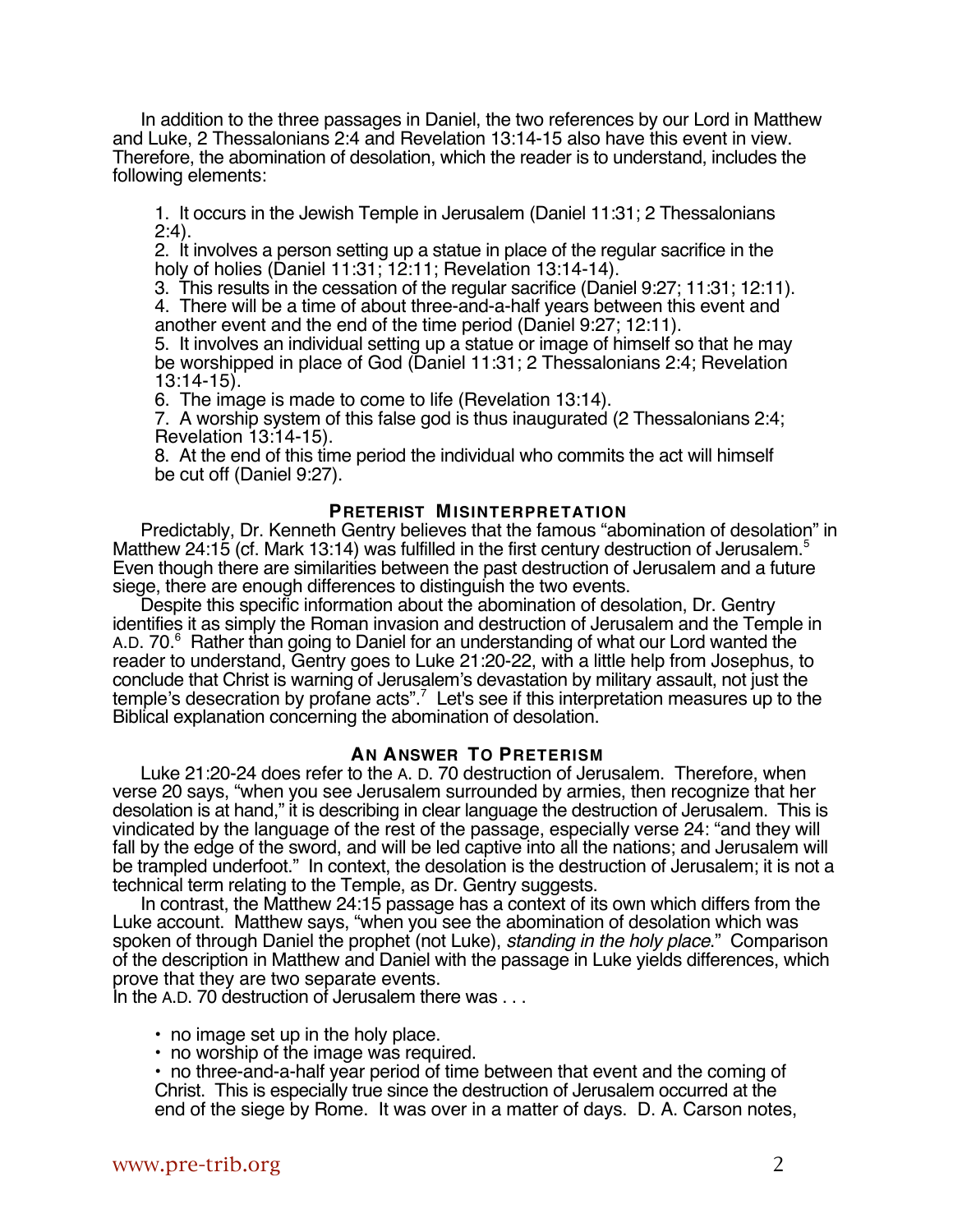"By the time the Romans had actually desecrated the temple in A.D. 70, it was too late for anyone in the city to flee."8

• no image came to life and beckoned men to worship it.

Josephus tells us that Titus did not want the Temple burned. However, the Roman solders were so upset with the Jews that they disobeyed his orders and burned the temple anyway. All Titus was able to do was to go in and tour the holy place shortly before it burned.<sup>9</sup> This does not comport with the biblical picture of the image to be set up on the altar in the middle of Daniel's seventieth week, resulting in cessation of the regular sacrifice and a rival worship system set up in its place for three-and-a-half years. Dr. Stanley Toussaint says,

Because Christ specifically related the prophecy of the abomination of desolation to Daniel's prophecy, it seems best to see some correspondence between the abomination of desolation committed by Antiochus Epiphanes and that predicted by Christ. If this is so it would entail not only defilement on the altar by sacrifices offered with impure hearts, but also an actual worship of another god using the Temple as a means for such a dastardly act. Those preterists who agree with this take it to be the worship of the Roman standards in the Temple precincts. However, if this interpretation is taken, Matthew 24:16-20 is difficult if not impossible to explain. By then it would be too late for the followers of the Lord Jesus to escape; the Romans had already taken the city by this time.

If the abomination of desolation spoken of by Daniel 9:27 and 12:11 is foreshadowed by Antiochus Epiphanes (11:31), it would be best to say it is a desecration carried out by a person who sacrilegiously uses the Temple to promote the worship of a god other than Jehovah. This is what is anticipated in 2 Thessalonians 2.<sup>10</sup>

Another major dissimilarity between Gentry's preterism and Matthew 24 is that according to Matthew "neither the city nor the temple are destroyed, and thus the two situations stand in sharp contrast."<sup>11</sup> The Luke 21:20-24 reference does record the "days of vengeance" which befell Jerusalem. Let us look at some other details related to the fact that the future fulfillment of Matthew 24 is one in which Christ delivers the Jews, rather than destroying them, as in A.D. 70.

First, as Luke shifts from the A.D. 70 destruction of Jerusalem in 21:20-24, to the second coming of Christ in 21:25-28, he tells them in verse 28 to "straighten up and lift up your heads, because your redemption is drawing near." This is the language of deliverance from the threat of the nations, not destruction. This language of deliverance is reflected in Zechariah 12-14.<sup>12</sup> These three chapters include three important factors: 1) Jerusalem surrounded by the nations who are seeking to destroy it (12:2-9; 14:2-7); 2) the Lord will fight for Israel and Jerusalem and defeat the nations who have come up to lay siege against the city (14:1-8); 3) at this same time the Lord will also save Israel from her sins and she will be converted to Messiah—Jesus (12:9-14).

**(To Be Continued . . .)**

# **ENDNOTES**

 $\overline{a}$ 

<sup>1</sup> John F. Walvoord, "Christ's Olivet Discourse on the Time of the End: Signs of the End of the Age." *Bibliotheca Sacra* (Vol. 128, Num. 512, Oct-Dec, 1971), pp. 318-19.

<sup>&</sup>lt;sup>2</sup> J. Randall Price, "Historical Problems with a First-Century Fulfillment of the Olivet Discourse," in Tim LaHaye and Thomas Ice, editors, *The End Times Controversy: The Second Coming Under Attack* (Eugene, OR: Harvest House, 2003), p. 387.